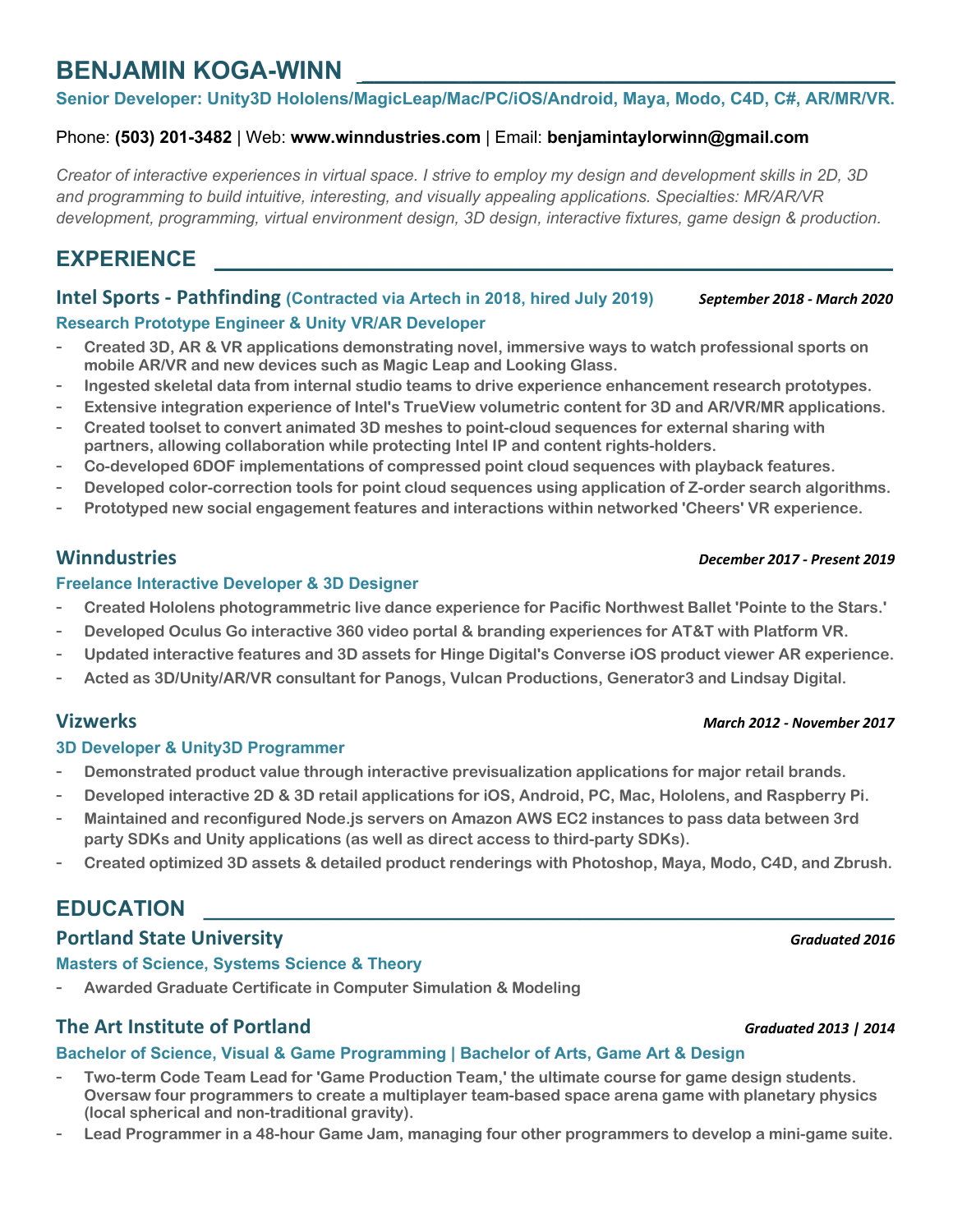# **PAST PROJECT SAMPLES \_\_\_\_\_\_\_\_\_\_\_\_\_\_\_\_\_\_\_\_\_\_\_\_\_\_\_\_\_\_\_\_\_\_\_\_\_\_\_\_\_\_\_\_\_**

# **3D Replay - Interactive Sports** *2019-2020*

### **https://connect.unity.com/p/3d-replay-interactive-sports**

**Developed a prototype experience to playback real recorded human movement that drove digital 3D visuals.**

- **Users could anchor their camera to an individual, object, or predefined position intuitively to see any angle.**
- **Timeline controls and slow-mo effects made it easy to never miss a moment of the action in great detail.**
- **Timeline was seamlessly tied to video that could be swapped to instantly to compare against the 3D version.**

# **Synthetic Point Cloud Generation & Post-Processing Tools** *2019-2020*

### **https://connect.unity.com/p/synthetic-point-cloud-generation-post-processing-tools**

**Created a suite of tools to handle common issues faced by research team's point cloud sequence experiences.**

- **Synthetic Point Cloud Generator that received animated meshes as an input, and batch created frame sequences of evenly distributed point cloud representations, based on points per area or per input mesh.**
- **Post-Processing Tools created to receive input point-cloud sequence and output user-defined sequences free of discoloration and artifacts with the help of intuitive UI and modified Z-order sort techniques.**

# **Cheers - Social VR Multi User Prototype** *2018*

### **https://connect.unity.com/p/social-vr-networked-multiplayer-demo**

**Assisted upgrading a networked multi-player VR prototype to include physics games and player customization.** 

- **Integrated instance-persistent physics objects that were tracked across the multiplayer network, allowing the later development of user interactions including: spawning objects over the network, playing physics games (darts), and tracking custom object behaviors (how full a pourable container remained).**
- **Added real-time player customization and 3D VR 'hand' imposters to the user's controller representations.**

# **Pacific Northwest Ballet Immersive Hololens & Video-Photogrammetric Experiences** *2018*

## **https://www.thestranger.com/events/25962956/pointe-to-the-stars | https://vimeo.com/273940328**

**Contracted Lindsay as the sole developer/programmer to Integrate video photogrammetric capture from Microsoft to create three user experiences for a Pacific Northwest Ballet premier event.** 

- **One 'Human' and one 'table' scale experiences using Microsoft Hololens headsets. Two digitally-captured dancers perform a choreographed routine to composed music, while simulated flower petals swirl around them. Included tutorials to ease transitions between users and facilitators at the event.**
- **A Windows Surface version preview for those waiting to experience the performance on Hololens.**

# **Prototype Hololens & AR Footwear Experiences** *2016, 2017*

### **https://connect.unity.com/p/5a15382932b306001e5a93ec**

**Developed two experiences for the 'Harden' shoe lines to showcase early product prototypes.**

- **Harden V2: iPad Augmented Reality experience where a prototype shoe could be viewed from all angles in 3D by adjusting the iPad's screen around a logo anchor, with infographics and video.**
- **Harden V3: Hololens immersive Mixed Reality experience where a prototype shoe is viewed as a 3D hologram in real world space, inter-actable with gestural controls for rotation and color customization.**
- **Both experiences were shown in conferences and one-on-one with key stakeholders to introduce the products.**

# **Adidas Gearcase (Unity Interactive Retail Installation)** *2014*

### **https://connect.unity.com/p/5a1538c103b002001c92f220**

**Assisted on development of a Gearcase experience for Adidas - a product case and screen combined into one, using a translucent material to overlay video in-front of a physical product presentation. Tasks included:**

- **Design and creation of backend/management controls allowing special access to a power-management interface, setting specifications for sleep/wake cycles, and update controls.**
- **Programmed a system of automatic update deployments via USB, such that new seasonal product launches could be accompanied by a USB sent to specific stores, requiring only that managers plug in the USB in order to update the Gearcase's onboard executable file with new experiences for new shoe lines.**
- **Development of season-specific user interface interaction, as well as video advertisement triggers.**